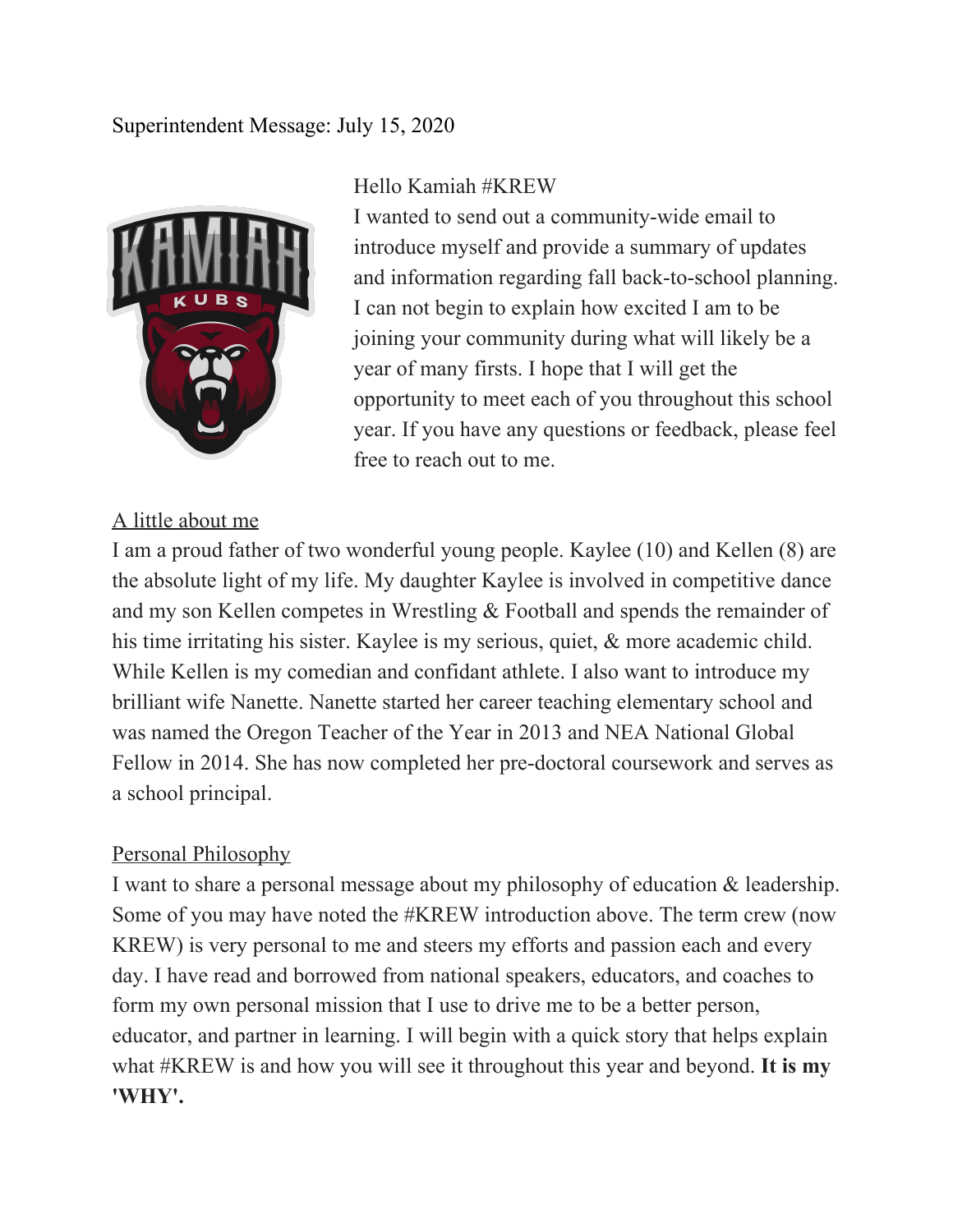*During a visit to the NASA space center in 1962, President John F. Kennedy noticed a janitor carrying a broom. He interrupted his tour, walked over to the man, and said, "Hi, I'm Jack Kennedy. What are you doing?"*

# *"Well, Mr. President," the janitor responded, "I'm helping put a man on the moon."*

# *To most people, this janitor was just cleaning the building. But in the more mythic, larger story unfolding around him, he was helping to make history.*

The point of the story is simple, no matter your role, you are contributing to the larger goal of our organization. That goal is and should always remain student success. Regardless if you are a parent, student, teacher, teacher partner, trustee, or member of the support staff, you are a #KREW member. Without you, we would not be able to reach our greatest goals.

It is critical to recognize that we all have incredible importance in the Kamiah school district. We are all #KREW members, including our students. I will often say that we do not want passengers in our schools (idle staff or students, just along for the ride). We want everyone to be active, contributing members of our organization. We want everyone #RowingTheBoat (hence, #krew) so that we can reach our goal of student success. When everyone is #Rowing, and we all focus on student success, our school will thrive!

#### Return To Learn Planning

Upon my arrival, I have been steadfastly focused on the work associated with planning to 'Return to Learn' in the fall. It is my goal for students and staff to return to the classrooms at the end of August. In order to do that, we need to develop systems to ensure our students and staff remain safe and healthy in our buildings. A committee of 20 educators, students, board, and department heads are currently working on a draft protocol that will help facilitate learning regardless of what type of situation we find ourselves. That plan will be fueled with data from community and staff surveys, guidance from local, state, and national health officials, and will focus on student and staff safety at all times. It is our goal to have that draft